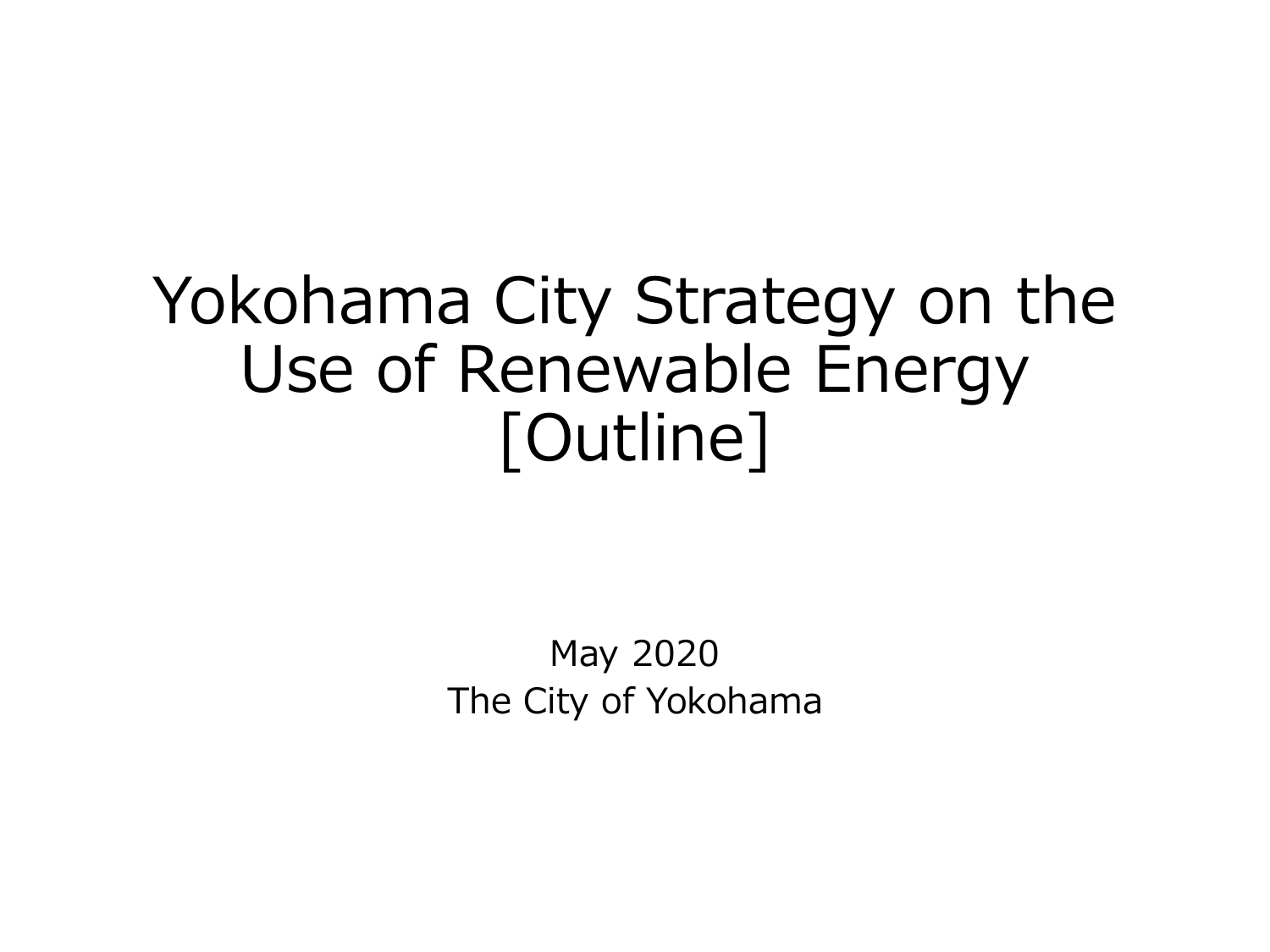## Yokohama City Strategy on the Use of Renewable Energy

- **Background** 
	- $\checkmark$  The Yokohama City Action Plan for Global Warming Countermeasures was revised in October 2018. We set the goal **"Zero Carbon Yokohama"** - **carbon neutrality by 2050.**
	- $\checkmark$  As a pioneer in declaring carbon neutrality, specific measures are now needed to work toward fulfilling this goal
	- We are now moving towards an era where **"carbon neutrality" will be important factor in determining which city** residents, companies and financial institutions flock to. The next 10 years are vitally important in which we need to establish the foundation toward achieving our goal for 2050

## • Objectives

- $\checkmark$  Share and discuss a course of action for achieving a carbon-neutral society with various bodies
- $\checkmark$  Implement the measures outlined in this strategy and review issues associated with such in an aim to ensure **our mid-term targets for 2030 are achieved, and to further review future reduction targets**
- Details
	- Establish a **concrete picture** of what "Zero Carbon Yokohama" looks like
	- **Sort tasks that require further review** in order to achieve carbon neutrality, while **outlining initial measures** toward achieving our mid-term targets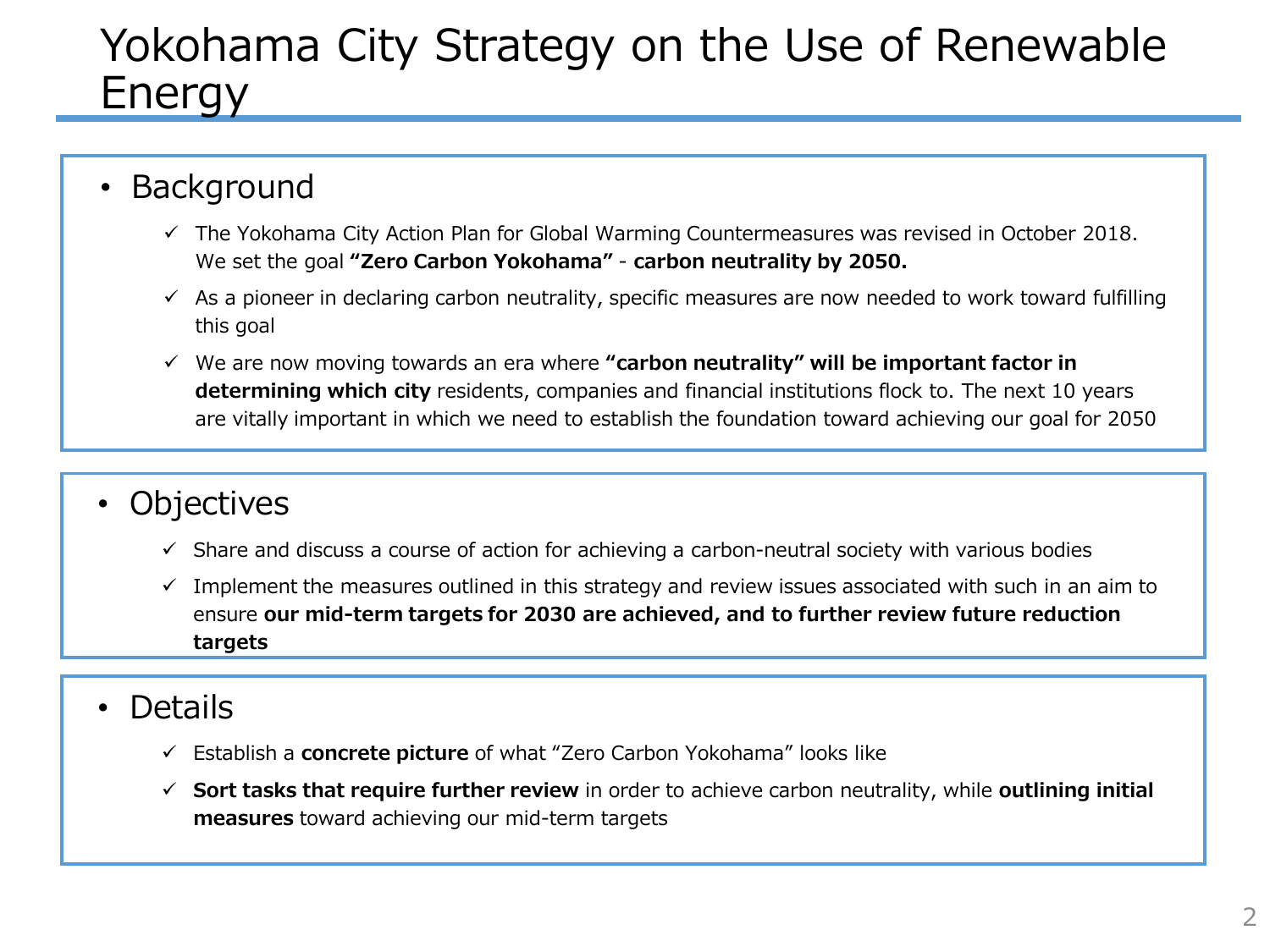## Estimates of Energy Consumption, etc. by 2050

#### (1) Maximize energy savings

**Energy consumption is expected to drop approx. 50%** (compared to FY2013) in anticipation of maximum level of energy savings and electrification

#### (2) Transitioning electrical power to renewable energy

**If all electricity consumption for 2050** (19.11 billion kWh) **is converted to renewable energies**, the Yokohama City electrical power supply potential would be about 8%

### (3) Decarbonization other than electrical power

**The practical application and spread of new technologies** (biomass fuel, hydrogen, methanation, CCUS, etc.) are needed



- \* As there are various potential paths toward achieving carbon neutrality, these estimates and prerequisites shall not immediately be applied as policy targets
- \* Differences in the energy consumption amount for 2030 found in the Yokohama City Action Plan for Global Warming Countermeasures are due to a different estimation method being applied 3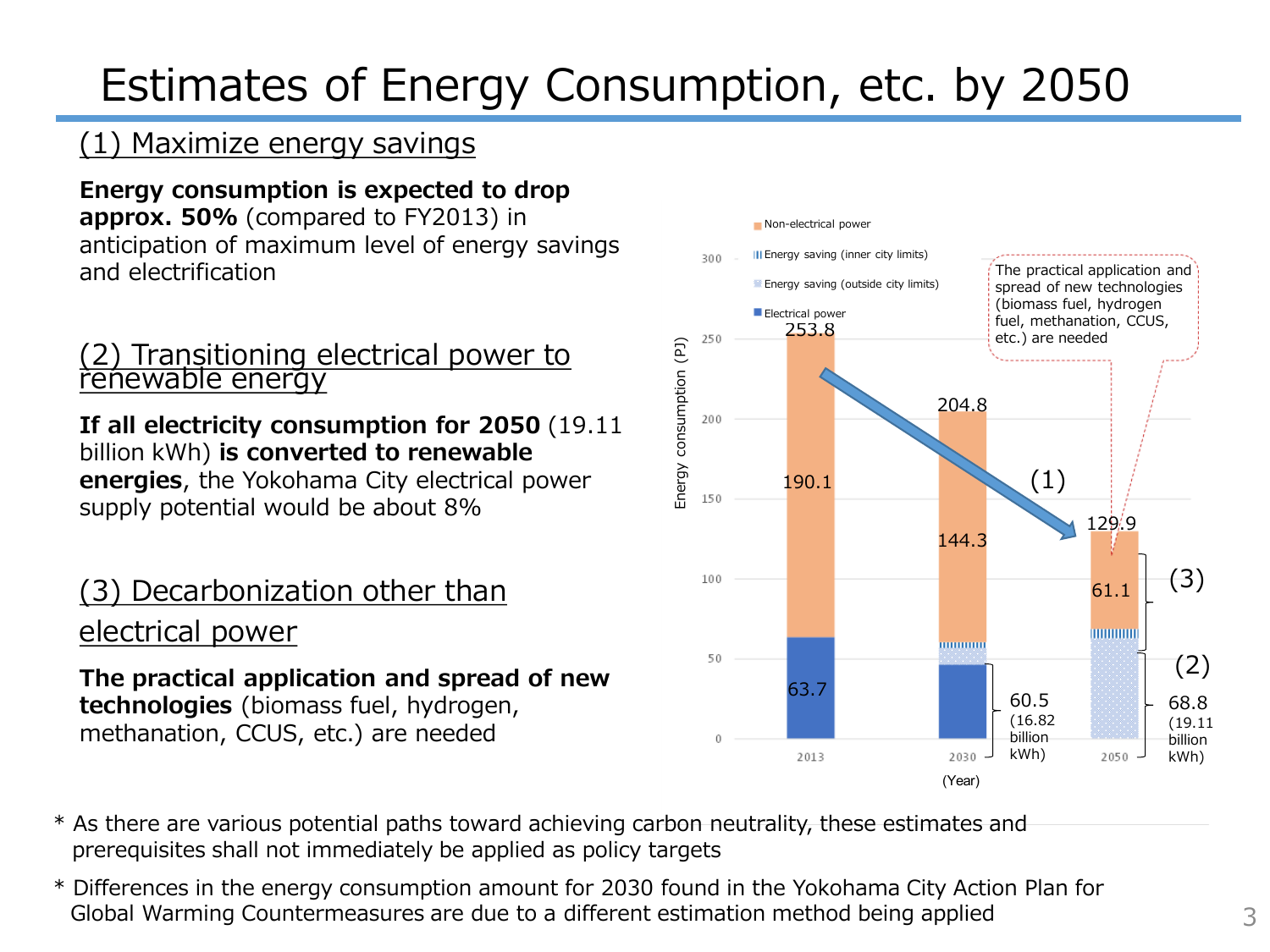# Energy Saving Measures for 2030

- $\triangleright$  Energy consumption reductions in the Yokohama City area is progressing smoothly against the target. The further promotion of energy saving is needed as we cast our eye toward long-term goals
- $\triangleright$  Push forward measures in the various sectors (residential, business, industries etc.), by such as the implementation of highly efficient cogeneration systems that work as an independent distributed power source, while also aiding disaster prevention efforts

### **Vision for 2050**

**Approx. 50% reduction** in energy consumption

### **Target parameters set for 2030**

 **18% reduction** in energy consumption (compared to FY2013)



Cogeneration system

- **100%** ratio of new housing that is designed with energy saving conscious
- **40%** spread of clean energy vehicles

#### **Primary measures at present**

- $\checkmark$  Promote the integration of energy saving measures in housing: including ZEH, eco-renovation and consultants on energy efficient housing
- $\checkmark$  Promote widespread use of high efficiency equipment, low energy housing appliances and all-electric facility solutions by providing information with residents and business operators, etc.
- $\checkmark$  Introduce EV/FCV and other such eco-friendly vehicles, and promote the installation of charging equipment, hydrogen fueling stations and other necessary infrastructure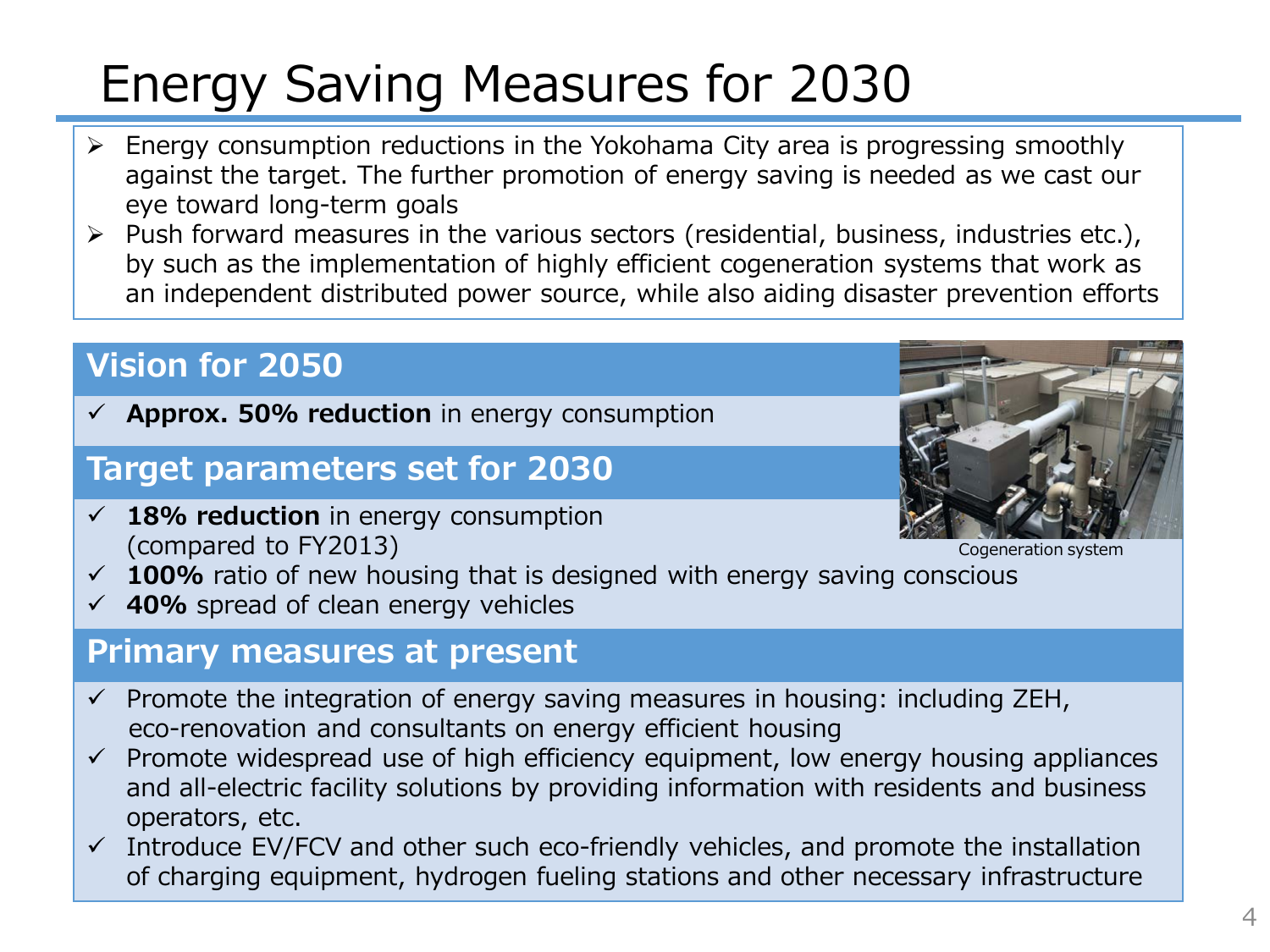## Measures for the Strategic Expansion of Renewable Energy

- $\triangleright$  Pursue the local production and consumption of energy to the extent possible from the perspective of addressing "disaster prevention and climate change". Seek to expand the use of solar power generation and other renewable energies in Yokohama City while also leveraging private sector's schemes
- $\triangleright$  The proactive adoption of renewable energies by Yokohama, a major energy consumer, will help speed up energy supply. Pursue the maximum adoption of renewable energy, regardless of the energy mix

## **Vision for 2050**

**Achieve a 100% shift to renewable energy** for energy consumption within the city

#### **Target parameters set for 2030**

- $\checkmark$  Work to expand the degree to which renewable energy is consumed within the city by not being fixated on energy mix ratios assumed in estimates, but rather pursuing higher rates of use, such as the **44%–50%** rate being proposed by the private sector
- Target of the amount of renewable energy introduced in the city: **590,000 kW**

#### **Primary measures at present**

- $\checkmark$  Expand the implementation of solar power generation using third-party ownership models and joint-purchase models
- $\checkmark$  Develop supply and demand schemes for renewable energy inside and outside the city leveraging partnership agreements on renewable energy
- $\checkmark$  Build a platform for disseminating information for pushing demand toward renewable energy
- $\checkmark$  Effective use of VPP as a distributed power source
- $\checkmark$  Promote the spread of fuel-cell vehicles (FCVs) and other hydrogen use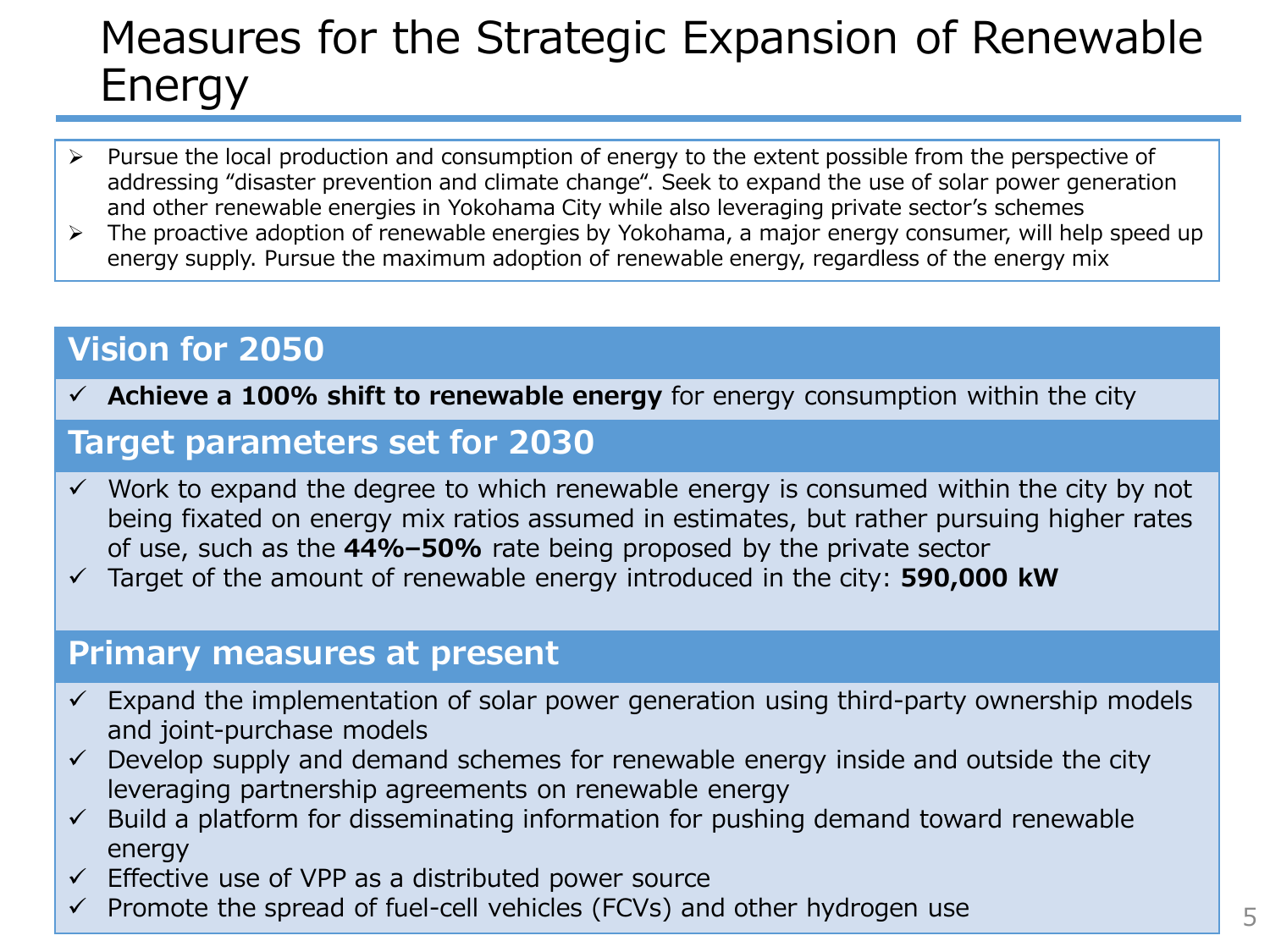# Initiatives Taken by the Yokohama City Hall

 The Yokohama City Hall is one of the city's largest emitters of greenhouse gas, accounting for around 5% of greenhouse gas emissions. From the perspective of leading by example, we will work to further reduce greenhouse gas emissions associated with our office and business activities

## **Vision for 2050**

 $\checkmark$  Achieve a 100% shift to renewable energy for energy used by the entire City Hall

### **Target parameters set for 2030**

- **30% reduction** of greenhouse gas emissions for the entire City Hall (compared to FY2013)
- **100% spread** of LEDs and other highly efficient lighting sources (stock)
- **100%** introduction of next-generation vehicles as official vehicles

#### **Primary measures at present**

- $\checkmark$  Achieve a 100% use of renewable energy in the new City Hall building in FY2020, and expand to other public facilities in FY2021 and beyond
- $\checkmark$  Promote the implementation of renewable energy facilities when new construction, extending and reconstructing public facilities
- Further lowcarbonization in power supply based on the Yokohama City Green Energy Procurement System